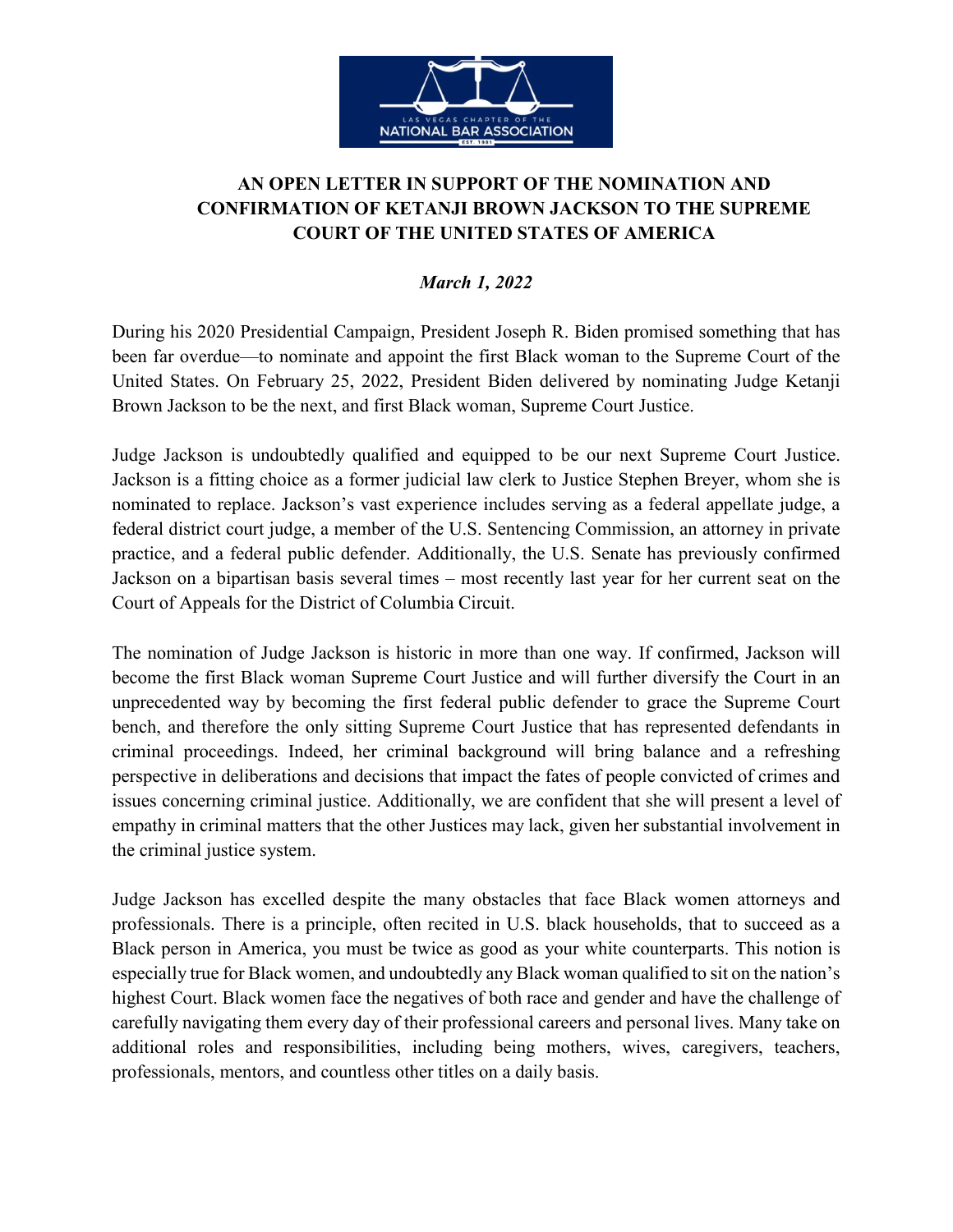Despite their continued resourcefulness and diligence, our legal institutions have historically excluded Black women. It is no secret that women of color, particularly Black women, remain one of the most marginalized groups within the legal profession. According to the American Bar Association ("ABA"), in 2021, women of color made up 20% of first-year law students in all U.S. law schools. Yet, they made up only 9% of all attorneys at U.S. law firms and hardly 3% of equity partners. In its 233 years of existence and 115 sitting Justices, the Supreme Court has only had five women and three people of color serve as Justices. Of the three people of color, only one of them was a woman. Representation matters. The Supreme Court should comprise Justices of diverse backgrounds, experiences, and perspectives to fairly represent our democracy. Nominating and confirming Judge Jackson to the Supreme Court will advance diversity, equity, and inclusion in our judicial system.

Further, any position that this historic nominee is somehow not "qualified" as baseless and, frankly, unacceptable. It rejects Judge Jackson's impeccable legal career, and the examples of previous historic Supreme Court nominations. For example, President Ronald Regan fulfilled his promise to nominate the first woman to the Supreme Court by tapping Sandra Day O'Connor for a Supreme Court vacancy in 1981. Likewise, President Lyndon B. Johnson made history by nominating Thurgood Marshall—the first Black Justice to sit on the Supreme Court bench. These Justices brought a level of representation to the judicial system and provided an essential perspective to Supreme Court jurisprudence. We are confident that Judge Ketanji Brown Jackson will do the same.

Like many Presidents before him, President Biden made a historic choice for the Supreme Court in effort to diversify its makeup by nominating Judge Jackson. As the Las Vegas affiliate of the National Bar Association—the oldest and largest association of predominantly Black lawyers, judges, law professors, and other legal professionals in the United States—we support the nomination and confirmation of Judge Ketanji Brown Jackson as first Black woman on the Supreme Court of the United States. We are proud, elated, and confident in Judge Jackson. She is a reflection of us, has endured similar life experiences, and most of all, will provide a unique perspective to complex legal issues that she will be presented with on the Court.

*The Las Vegas Chapter of the National Bar Association (LVNBA) was originally incorporated in 1981 and reincorporated in 2005. Over the years, the LVNBA has grown from a small group of 14 trailblazing attorneys and judges into a vibrant organization. Since its founding, the LVNBA has increased in size and influence. Today, our members own their own companies and firms, are partners and associates at small, medium, and large law firms, are industry professionals and General Counsels, are students and professors at community colleges and the University of Nevada, hold elected office in local jurisdictions across Southern Nevada, pursue justice for clients as prosecutors and public defenders, serve Nevadans as members of the state's Legislature, Judiciary, Gaming Control Board, and Attorney General's Office as well as serve*